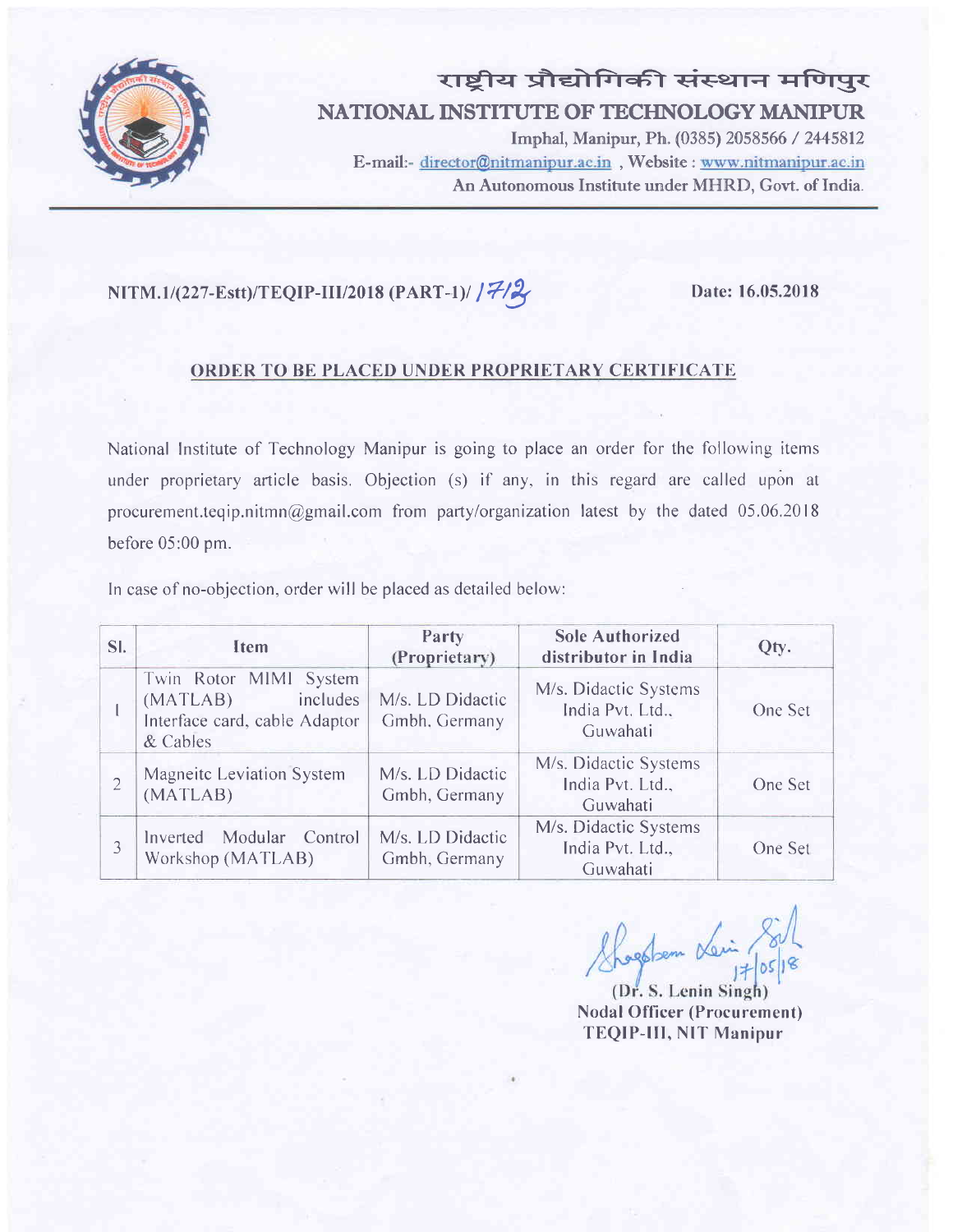Didactic Systems

**Director** National Institute of Technology Manipur Langol lmphal West - 795 004 Manipur

Offer: Q18/TR/MN/0501<br>Date: May 04, 2018 Date: May 04, 2018<br>Contact: Khorshid Alam Contact: Khorshid Alam<br>Mobile: 99999 83595 99999 83595 Email: info@dsat.co

| SN                                                                                                                 | Cat. No.  | <b>Description</b>                  | Qty.           | <b>Unit Price</b> | <b>Total price</b> |  |
|--------------------------------------------------------------------------------------------------------------------|-----------|-------------------------------------|----------------|-------------------|--------------------|--|
| 1                                                                                                                  | E6.3.5.11 | <b>Inverted Pendulum</b>            | <b>One Set</b> | 8,88,140.00       | 8,88,140.00        |  |
| $\overline{2}$                                                                                                     | E6 3 5 12 | Twin Rotor MIMO System              | One Set        | 8,47,770.00       | 8,47,770.00        |  |
| 3                                                                                                                  | E6 3 5 14 | Magnetic Levitation System (MATLAB) | One Set        | 6,05,550.00       | 6.05.550.00        |  |
| Total Delivered to NIT Manipur (Excluding GST)<br>Rs. Twenty Three Lacs Fourty One Thousand Four Hundred and Sixty |           |                                     |                |                   |                    |  |
| GST @ 18%                                                                                                          |           |                                     |                |                   |                    |  |
| <b>Total Price with GST</b>                                                                                        |           |                                     |                |                   |                    |  |

#### Terms and Gonditions:

Delivery: NIT Manipur<br>
Validity: May 30<sup>th</sup>, 20 Validity: May 30<sup>th</sup>, 2018<br>Warranty: One Year from t Warranty: One Year from the date of installation<br>Delivery Period: 16 Weeks from the date of receipt of p 16 Weeks from the date of receipt of purchase order Manufacturer: LD Didactic GmbH, Germany (FEEDBACK Brand)<br>Order to be placed to: Didactic Systems India Pvt. Ltd., GS2, Heavenly P Order to be placed to: Didactic Systems India Pvt. Ltd., GS2, Heavenly Plaza, Suite 675, Kakkanad, Kochi, Kerala<br>Terms of payment: 100% against delivery 100% against delivery

Trust our offer meets your approval. Please do not hesitate to contact us, Should you require further information / clarification

Yours Sincerely, For Didactic Systems India Private Limited (DSAT)

COCHIN

Khorshid Alam Regional Manager

Henry Rank Days

GS2 Fleavenly Plaza, Suite 675, Kakkanad, Kochi, Kerala-682021 www.dsat.co | info@dsat.co | +91.9999983595